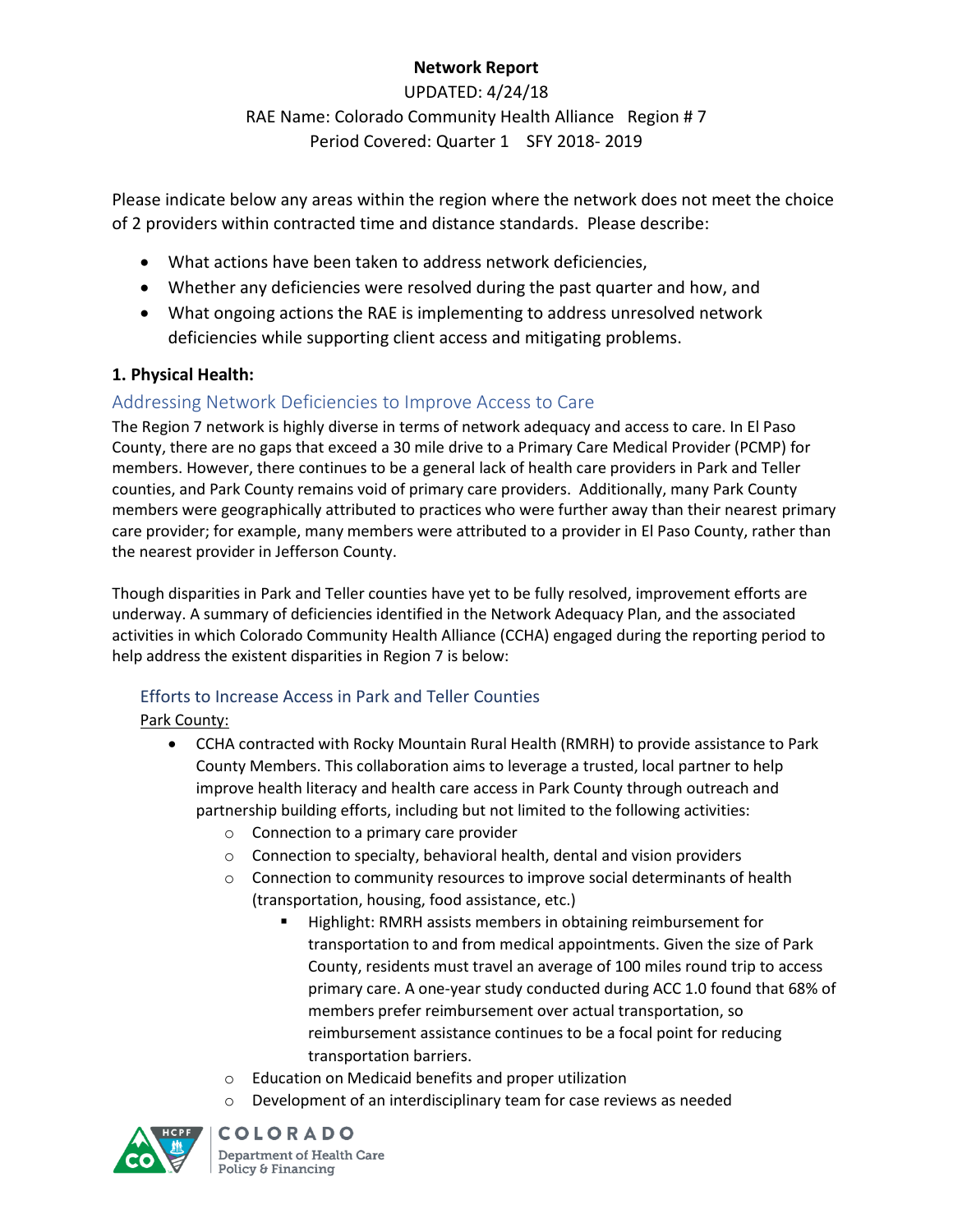UPDATED: 3/29/18

RAE Name: Colorado Community Health Alliance Region # 7 Period Covered: Quarter 1 SFY: 2018-2019

- $\circ$  Building relationships among service providers, community partners, and CCHA to enhance collaboration and engagement in healthcare/social determinant initiatives
- CCHA began contracting with Summit Community Care Clinic, a School Based Health Center located in Fairplay, CO. The clinic will provide integrated primary and behavioral health, family planning, and dental services for all Park County children, residents of Park County with school aged children, and school district employees and their families. CCHA expects the clinic will be active and contracted with CCHA during the next reporting period.
- The City of Fairplay has been working with HealthOne to open a primary care clinic in Fairplay, which is expected to open in March 2019. This effort is made possible due to the passing of a ballot measure a few years ago that allocated funds for resource development. CCHA is collaborating with the City and HealthOne to recruit this practice to the Region 7 provider network.

### Teller County

- UCHealth has expressed their intent to contract with CCHA, which may include a clinic in Woodland Park that would provide additional access and provider options for members in Teller County.
- To further efforts in rural, underserved areas, and similar to the partnership with RMRH in Park County, CCHA contracted with Aspen Mine and Center (AMC), located in Cripple Creek. As a "community hub," AMC offers a variety of resources and services such as food assistance, clothing, behavioral health, employment assistance, assistance for domestic violence and rape/sexual assault victims, resources for the aging population, etc. The partnership was developed to provide a platform for local care coordinators to optimize resources. Additionally, AMC will help improve health literacy and health care access through outreach and partnership building efforts, including but not limited to the following activities:
	- o Connection to a primary care provider
	- o Connection to specialty, behavioral health, dental and vision providers
	- o Connection to community resources to improve social determinants of health (transportation, housing, food assistance, etc.)
	- o Education on Medicaid benefits and proper utilization
	- o Development of an interdisciplinary team for case reviews as needed
	- $\circ$  Building relationships among service providers, community partners, and CCHA to enhance collaboration and engagement in healthcare/social determinant initiatives
- CCHA has enhanced collaboration with the Teller Senior Coalition, which provides transportation for residents age 65 and older. During the reporting period, the Coalition was granted funding from the Department of Transportation to provide transportation to the county's Medicaid Members, age 18 and older.

# Network Development, Support and Improvement Activities

CCHA continued efforts to develop both the primary care and behavioral health network for the first quarter following RAE implementation. Activities related to building a robust provider network include

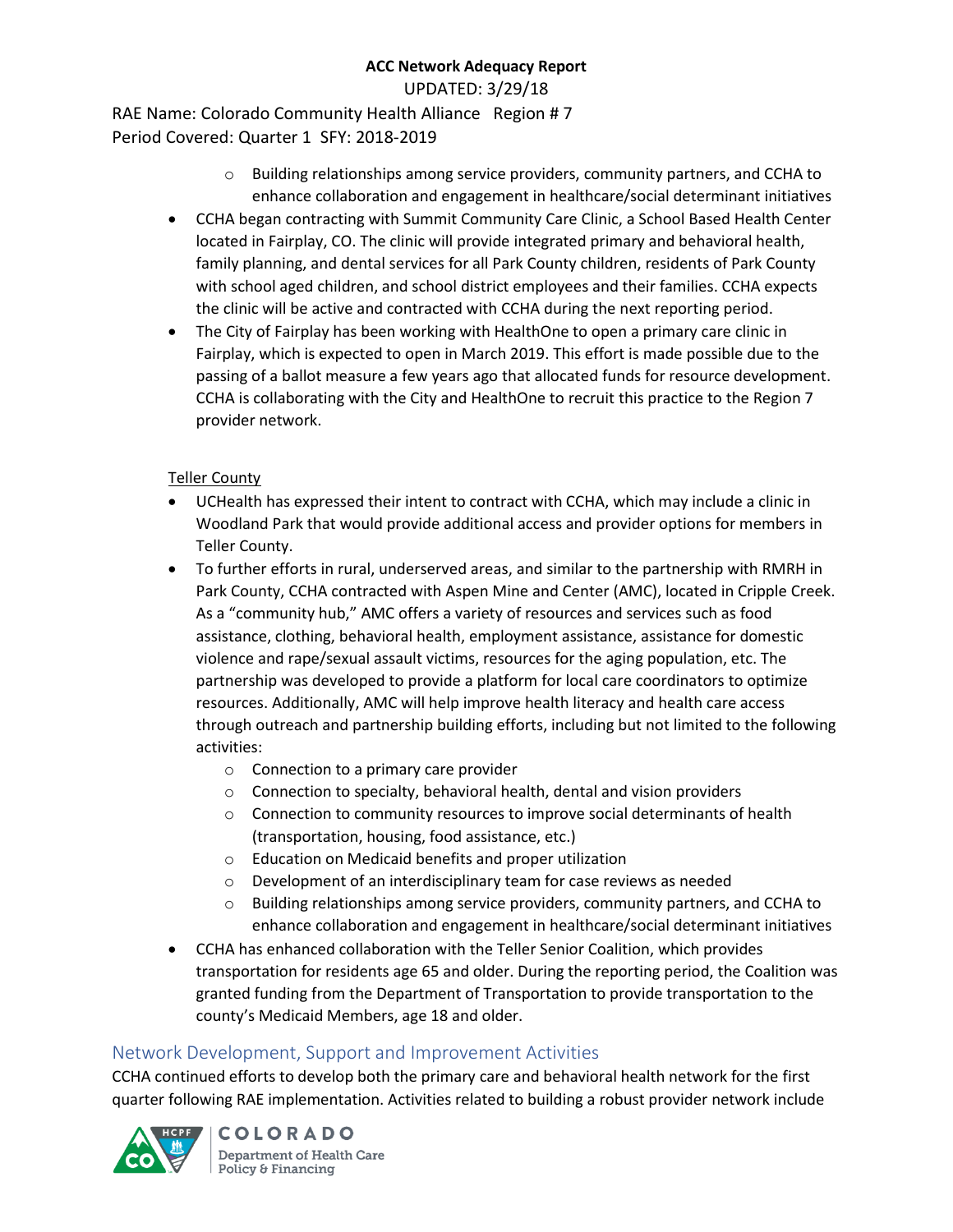UPDATED: 3/29/18

RAE Name: Colorado Community Health Alliance Region # 7 Period Covered: Quarter 1 SFY: 2018-2019

recruitment and contracting as well as efforts to support the already-contracted network. Additionally, initial work began this quarter to engage the health neighborhood and community in partnering with the provider network to improve access to care. Below is a summary of notable activities during the reporting period.

## Provider Recruitment and Contracting

- In the first quarter of the program, CCHA contracted four additional PCMP locations in Region 7.
- To onboard new providers, CCHA completed or scheduled new provider orientation with three practices new to the CCHA provider network. Additional provider orientations will be completed during the next reporting period.
- Understanding ACC 2.0 was implemented with significant changes impacting the provider network, CCHA opted to stabilize the providers' per member per month payments for the first quarter to help offset unanticipated financial burden to providers.

### Network Support and Improvement

The majority of CCHA's efforts to support the physical health network in Region 7 were focused on attribution and payment.

- To address decreased attribution to pediatric practices due to case logic, CCHA began collaborating with other RAEs and the Department to facilitate panel and missing member analyses for these practices. Outcomes from these analyses will be noted in the next report.
- CCHA continues to work with practices to address decreased attribution resulting from the transition from a global billing ID to location-specific IDs. CCHA has found that practices are struggling to get existing members assigned to practices with which they have history due to a lack of claims history associated with the new IDs. This is an ongoing issue in which CCHA will continue to monitor as system utilization begins to demonstrate such provider-patient relationships.
- In total, CCHA assisted 16 provider entities (34 locations) with increasing or limiting enrollment capacity to help address attribution issues.
- As the Enrollment Broker and interChange systems are not synchronized with accurate information on practice enrollment capacity, CCHA continues to support providers by communicating updates and ensuring the Department remains informed on trending issues and feedback from the member and provider community.

# Health Neighborhood & Community

CCHA believes an engaged, educated, and connected health neighborhood and community effectively engages its members and better supports the work of the provider network. For this reason, CCHA held and attended numerous community meetings to help build knowledge and improve coordination among the RAE and local service providers as well as help connect members to their medical home. Below are a few highlights of some of the health neighborhood and community activities during this reporting period. A more comprehensive report of these activities will be reported in the health neighborhood and community deliverable, to be submitted in January 2019.

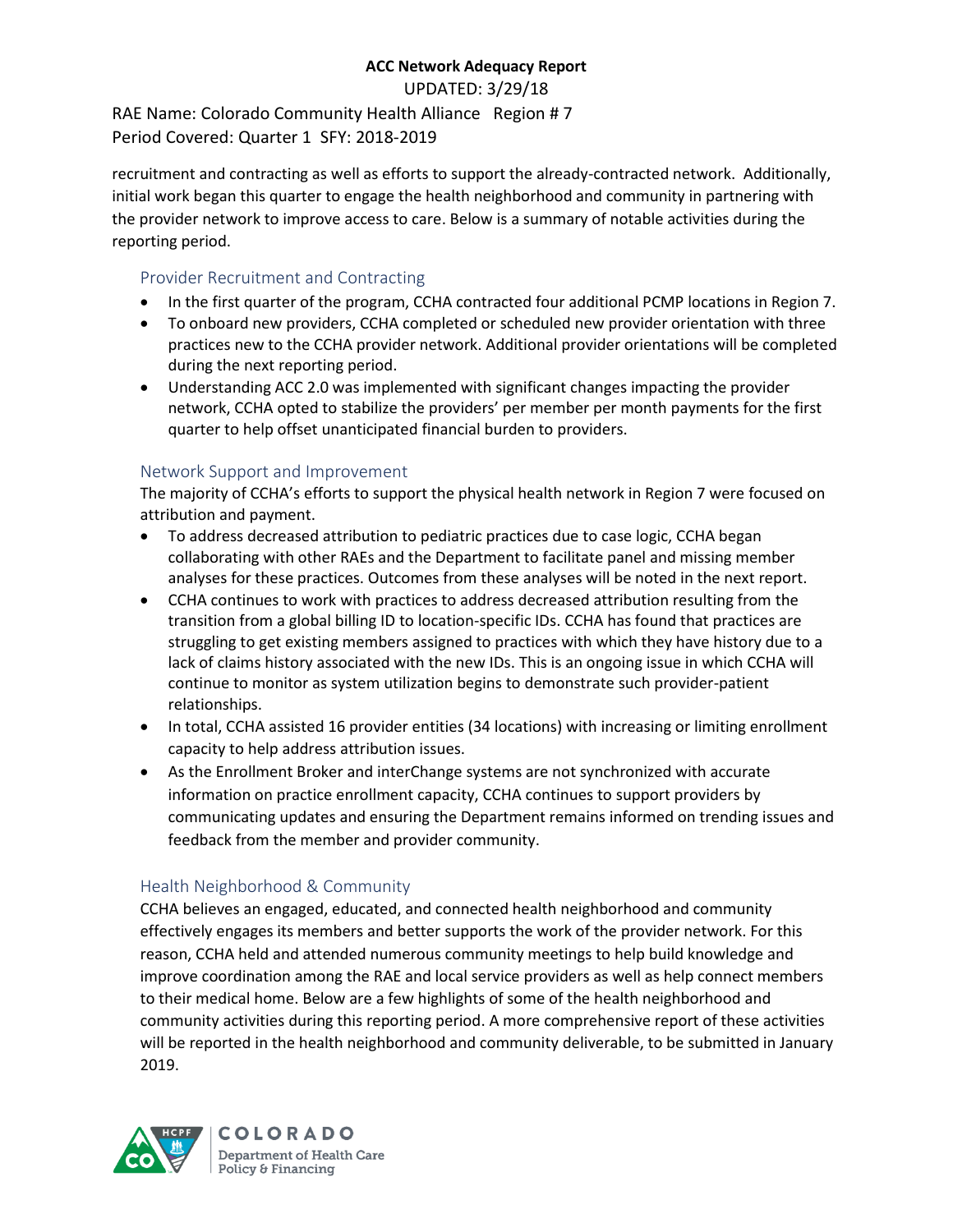UPDATED: 3/29/18

RAE Name: Colorado Community Health Alliance Region # 7 Period Covered: Quarter 1 SFY: 2018-2019

- CCHA hosted the Region 7 Regional Performance Improvement Advisory Committee on September 18, 2018, and was attended by 23 community partners and providers. Ongoing, this forum will provide CCHA an opportunity to share important updates with the provider network.
- CCHA hosted a Physical and Behavioral Provider Kickoff Meeting, attended by 95 providers and community partners, on September 20, 2018. The purpose of this meeting was to engage the provider network, inform of CCHA care coordination services, discuss Key Performance Indicators, and answer questions from providers. These meetings will be used to inform providers of relevant updates and garner feedback through group discussions.
- CCHA met with numerous community partners in El Paso County, including The Resource Exchange, Rocky Mountain Options for Long Term Care, HCP, Springs Recovery Connection, Pikes Peak United Way, Healthy Communities, and more. The purpose of these meeting are largely to provide introductions to CCHA staff, provide orientation on the RAE, and build relationships for ongoing collaboration.
- In Park County, CCHA participated in the Rural School Based Health Clinic Conference to foster connections with the school based health center staff in Region 7. Additionally, CCHA met with Park County Mental Health Alliance, Park County Public Health, and Park County Department of Human Services, in addition to many others. The purpose of these meetings are largely to provide introductions to CCHA staff, provide orientation on the RAE, and build relationships for ongoing collaboration.
- In Teller County, CCHA met with Community Partnership Family Resource Center to provide a RAE presentation to all staff. Additionally, CCHA met with Teller County DHS, and Teller Senior Coalition.

# Monitoring Network Adequacy

In addition to time and distance standards, member access to care is monitored and tracked through providers' timeliness of care, after-hours availability, and accessibility. CCHA's practice support efforts help ensure providers can accommodate appointments for more urgent or acute care needs using the 3<sup>rd</sup> Next Available Appointment methodology. In higher-volume practices, same-day and acute care is often provided by dedicated mid-level practitioners staffed within the practice. Additionally, many of the CCHA-contracted practices offer both weekend and evening hours, extending to 7pm and weekends. To educate providers on these standards, CCHA hosts an orientation for newly contracted providers. This orientation also serves as a forum to educate providers on various level of support CCHA provides, such as member educational materials indicating where and when to access care.

Members can find a provider, and general information about providers' accommodations using the Find a Provider tool on CCHA's website. Though PCMP hours are not posted on the website due the frequency of updated hours, members can connect with CCHA Member Support Specialists for assistance with selecting a provider that offers extended hours and information about alternative options for urgent needs.

#### Practice Accessibility

CCHA recognizes that practice accessibility is an important component of person-centered care. To monitor access for special populations and better evaluate accessibility among practices in the Region 7 network, CCHA began the following activities during this reporting period:

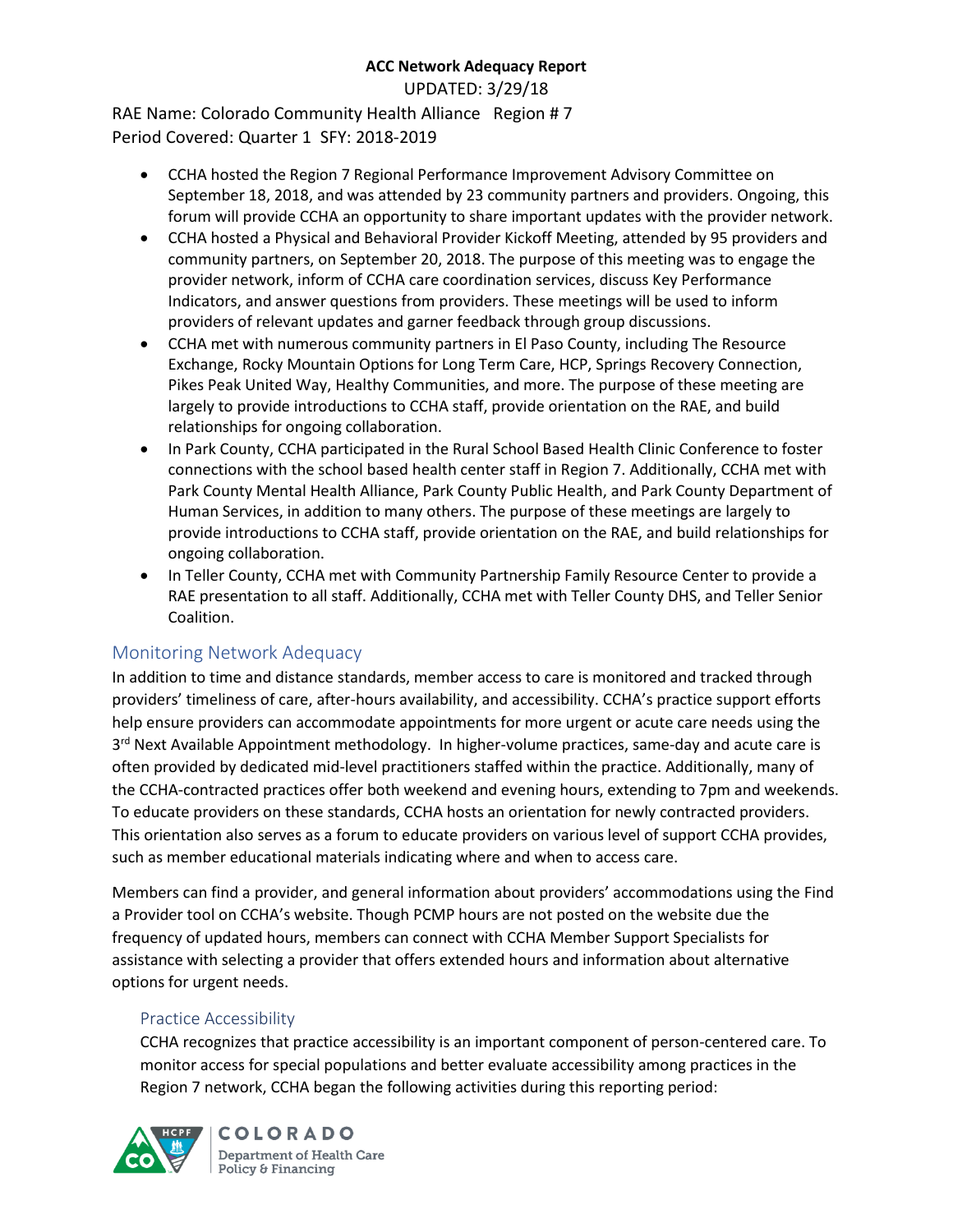UPDATED: 3/29/18

RAE Name: Colorado Community Health Alliance Region # 7 Period Covered: Quarter 1 SFY: 2018-2019

- Evaluate how American with Disabilities Act (ADA) accessibility information is collected on the PCMP contracting application.
- Review how accessibility information is recorded and displayed in CCHA's online Find a Provider tool and subsequent linkage to Member Support Specialists who staff the Member call center.
- Assess how CCHA's Practice Transformation team is supporting the provider network with regard to ADA accessibility.
- Schedule future meetings with The Independence Center in Region 7 to gather subject matter expertise and guidance on this topic.

CCHA will provide updates on our efforts to monitor accessibility in future reporting periods.

### Appointment Availability

A summary of the percentage of providers accepting new members and those offering after-hours appointment availability is below:

- 79.1% of PCMPs are accepting new Medicaid Members
- 100% of behavioral health providers are accepting new Medicaid Members
- 35.8% of PCMPs are offering after-hours appointment availability to Medicaid Members
- 100% of behavioral health providers are offering after-hours appointment availability to Medicaid Members

### **2. Behavioral Health**

# Addressing Network Deficiencies to Improve Access to Care

CCHA adopts an integrated approach to care, so most activities indicated in the physical health section are applicable to the behavioral health network as well. CCHA continues to expand the behavioral health network in Region 7 and statewide through an open network to ensure access to integrated primary and behavioral health care. Efforts to develop a robust behavioral health network are aimed to span all levels of care, including hospital systems with facility access, all Community Mental Health Centers (CMHCs), and Federal Qualified Health Centers across Colorado. CCHA will continue to be responsive to network needs and review all new provider contracting requests.

CCHA is addressing access deficiencies by creating an open behavioral health network and contracting behavioral health providers who meet credentialing standards. The previous Behavioral Health Organization's network was closed to new providers, so operating with an open network has garnered interest from behavioral health providers to join our network and offers the potential to significantly improve access to mental health services, particularly to members who reside in rural zip codes that exist in Region 7 counties. Further, CCHA is contracting statewide with CMHCs and other behavioral health providers to improve access for members who travel to other parts of the state, or who find it more feasible to see a provider that isn't located in the region.

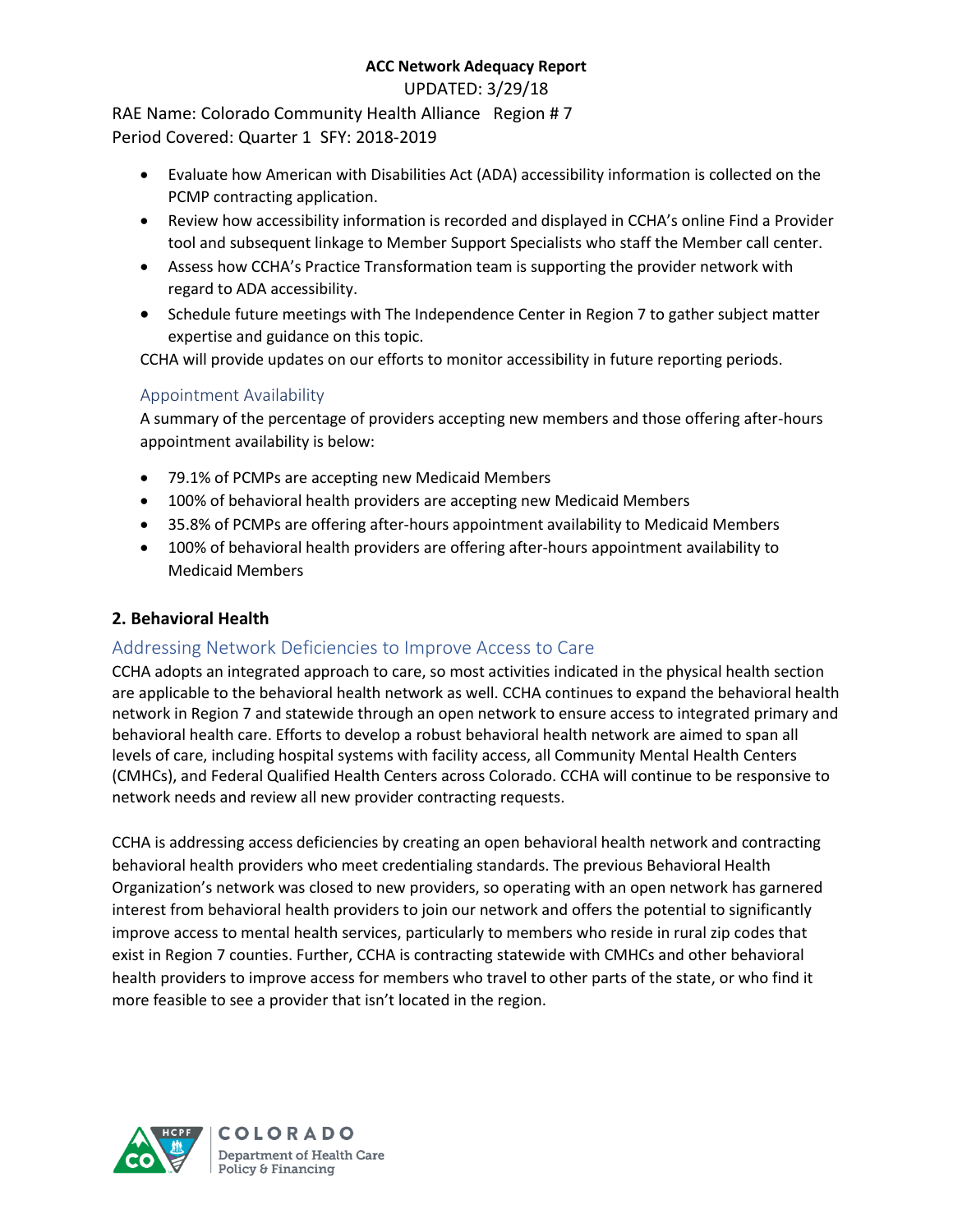UPDATED: 3/29/18

RAE Name: Colorado Community Health Alliance Region # 7 Period Covered: Quarter 1 SFY: 2018-2019

Below are a few examples of collaborative efforts in which CCHA is engaged to help expand, support, and build the behavioral health care network:

### Park and Teller Counties

Park and Teller counties house the rural areas in Region 7. In addition to the CMHC, AspenPointe, Park County has 11 professional providers that offer Adult and Pediatric Mental Health Services. While there are currently no hospitals, psychiatric providers, psychiatric prescribers, or substance abuse providers in Park County, there are hospitals in all of the bordering counties except for one, and a Child Psychiatrist, Psychiatrist, and Psychiatric Prescriber in Teller County. Teller County has 22 providers that offer Adult Mental Health, Pediatric Mental Health, Child Psychiatrist, Psychiatrist, and Psychiatric Prescriber. For hospital services and substance abuse services, members seek care in surrounding counties.

- In an effort to identify each counties unique needs, CCHA has connected with trusted community leaders in Park County. CCHA understands there may be resistance among community members to work with a new and/or unknown entity. To address this sentiment, CCHA will continue to collaborate with this group to identify strategies to better support and improve the network in Park County. Together with this group, CCHA is exploring ideas to expand a network of local and trusted peers who might assist members in accessing care.
- CCHA is a member of the Mental Health Alliance committee in Park County and will coordinate a provider education event in Teller County to introduce the RAE and CCHA's role in the community.
- CCHA has met with the emergency responders in each county and is collaborating to identify individual providers who can be referrals for members.

# Network Development, Support and Improvement Activities

- As of the end of the reporting period, CCHA completed contracts for 13 of the 17 CMHCs.
- In the first quarter of the program, CCHA hosted eight open mic sessions in Region 7. The open mic sessions served to onboard behavioral health providers during the transition period.
	- $\circ$  An "Open mic" session is a prearranged time allowing providers an opportunity to share questions/concerns and discuss resolution for outstanding issues. The open mics have proven to be successful for both CCHA and providers, as various barriers were identified, mitigated, and bi-directional communication and education was provided during these sessions. These session were well attended by providers who stated their appreciation of the openness and transparency of our process.
- CCHA is working with El Paso County Human Services to negotiate new rates for their Core Service Providers' contracts. These rates are expected to be adopted by the Core Service Providers in Teller and Park counties.
- CCHA is working with the only CMHC in Region 7, AspenPointe, to train on processes to align with upcoming performance measures.
- CCHA has performed chart reviews at AspenPointe and Peak View to ascertain improvements needed for certain programs at each organization. As a result there are weekly calls with each organization with CCHA clinical leadership.
- CCHA continues to dialogue with the IMD facilities to build processes that will work within the state guidelines.

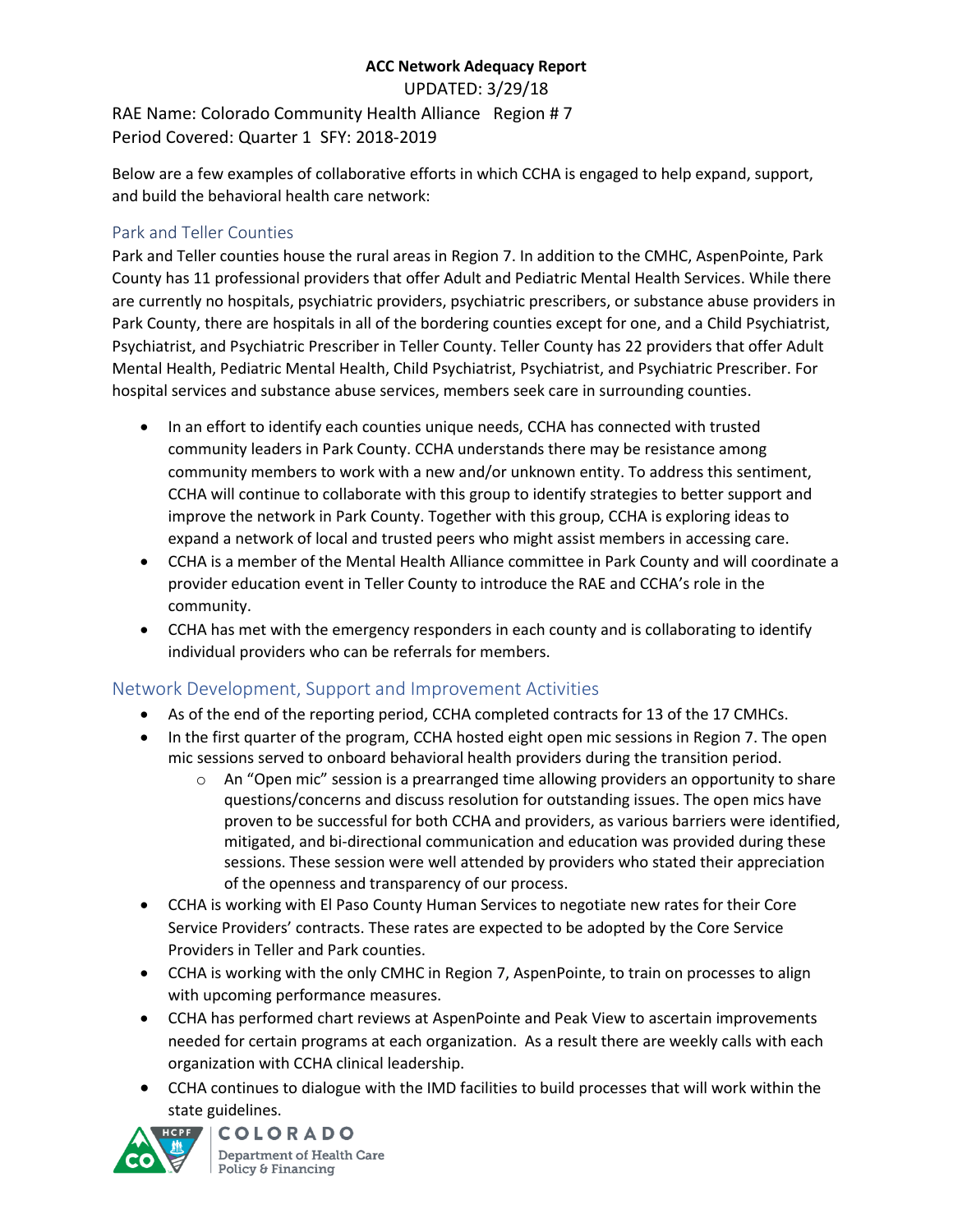UPDATED: 3/29/18

RAE Name: Colorado Community Health Alliance Region # 7 Period Covered: Quarter 1 SFY: 2018-2019

#### **1. Please complete the tables for all of the providers in your network.**

NOTE: For the Physical Health Provider Type, please enter either: Adult Primary Care, Family Medicine, Pediatric Primary Care, OB/GYN, CMHC, or Other.

| PHYSICAL HEALTH                                    |         |                            |                                   |                            |                            |                                        |                                                   |                                 |  |  |
|----------------------------------------------------|---------|----------------------------|-----------------------------------|----------------------------|----------------------------|----------------------------------------|---------------------------------------------------|---------------------------------|--|--|
| <b>Network</b><br>Provider<br>(Practice sites) $1$ | County  | Provider Type <sup>2</sup> | Number of<br><b>Practitioners</b> | <b>New</b><br>Provider     | Left the<br><b>Network</b> | <b>Accepting</b><br><b>New Clients</b> | <b>Provides after-</b><br>hours care <sup>3</sup> | <b>Single Case</b><br>Agreement |  |  |
|                                                    |         |                            |                                   | Please Check if applicable |                            |                                        |                                                   |                                 |  |  |
| 75                                                 | El Paso | All                        | 416                               | 4 sites                    | 0                          | 59 sites                               | 27 sites                                          | N/A                             |  |  |
| 63                                                 | El Paso | <b>Family Medicine</b>     | 362                               | 0                          | $\mathbf 0$                | 53 sites                               | 26 sites                                          | N/A                             |  |  |
| 66                                                 | El Paso | <b>Adult Primary Care</b>  | 374                               | 0                          | 0                          | 54 sites                               | 27 sites                                          | N/A                             |  |  |
| 74                                                 | El Paso | Pediatric Primary Care     | 407                               | 0                          | 0                          | 58 sites                               | 26 sites                                          | N/A                             |  |  |
| $\overline{2}$                                     | El Paso | OB/GYN                     | 6                                 | 0                          | 0                          | 0 sites                                | 0 sites                                           | N/A                             |  |  |
| 0                                                  | Park    | All                        | 0                                 | 0                          | 0                          | 0 sites                                | 0 sites                                           | N/A                             |  |  |
| 6                                                  | Teller  | All                        | 22                                | 0                          | 0                          | 5 sites                                | 2 sites                                           | N/A                             |  |  |
| 6                                                  | Teller  | <b>Family Medicine</b>     | 22                                | 0                          | 0                          | 5 sites                                | 2 sites                                           | N/A                             |  |  |
| 6                                                  | Teller  | <b>Adult Primary Care</b>  | 22                                | 0                          | $\mathbf 0$                | 5 sites                                | 2 sites                                           | N/A                             |  |  |
| 6                                                  | Teller  | Pediatric Primary Care     | 22                                | 0                          | 0                          | 5 sites                                | 2 sites                                           | N/A                             |  |  |
| 0                                                  | Teller  | OB/GYN                     | 0                                 | 0                          | 0                          | 0 sites                                | 0 site                                            | N/A                             |  |  |

<sup>&</sup>lt;sup>1</sup> Categories are not mutually exclusive. For example, a clinic may be counted in Family Medicine, Adult Primary Care, and Pediatric Care.

<sup>3</sup> Data for after-hours care reflects all providers offering weekend appointments and weekday appointments outside the hours of 8:00am to 5:00pm.



l

<sup>&</sup>lt;sup>2</sup> Totals for each provider type are not necessarily unique. For example, a single rendering provider is included in both the adult and pediatric practitioner totals if services are open to both demographics. Additionally, primary care provider information is inclusive of both voluntary and contractually required

information. As such, the following information is likely underreported: providers' secondary and tertiary specialty types, particularly for OB/GYN specialists; the number of individual providers accepting new Medicaid members, as this is primarily managed at the practice level.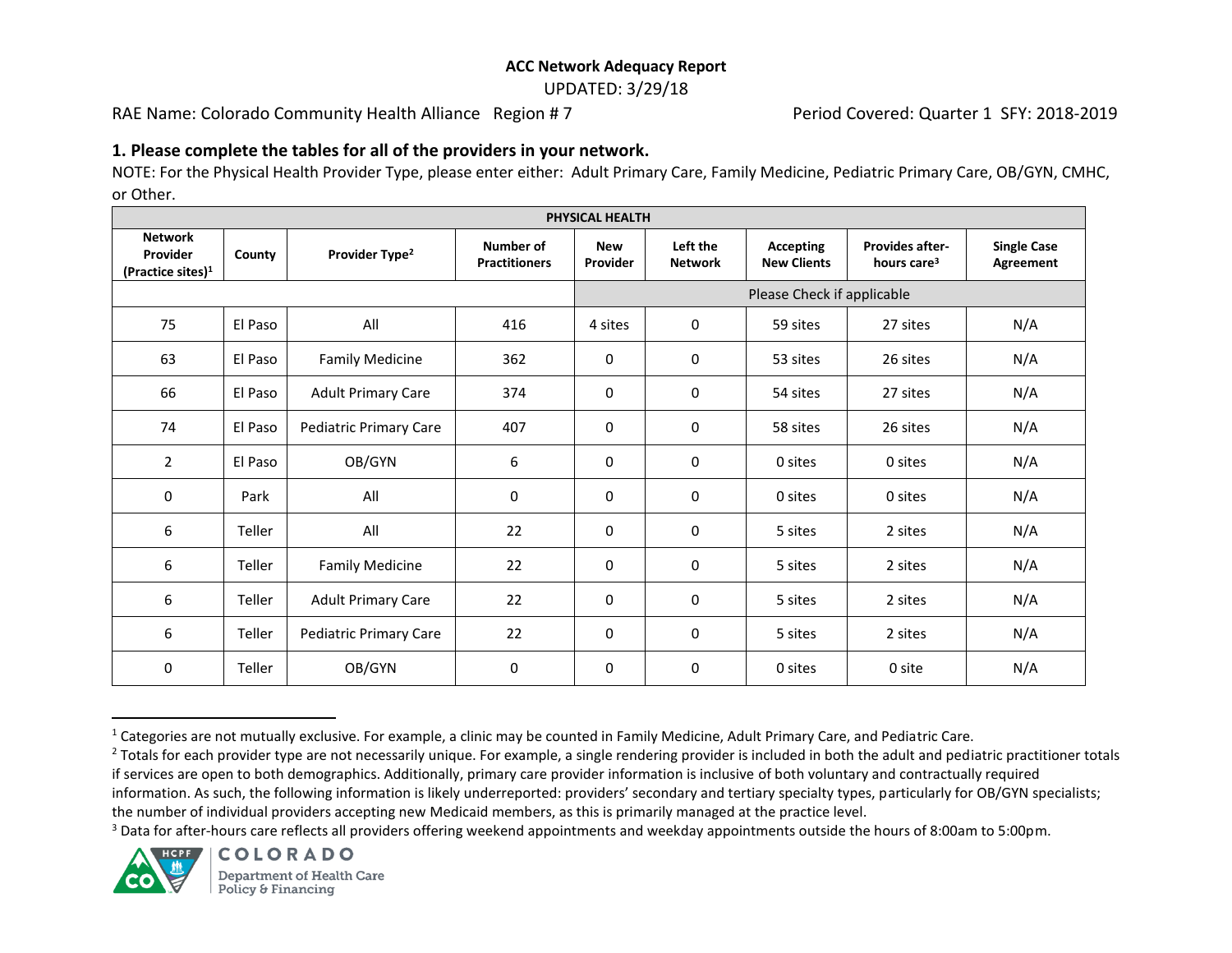#### **ACC Network Adequacy Report**  UPDATED: 3/29/18

RAE Name: Colorado Community Health Alliance Region # 7 Period Covered: Quarter 1 SFY: 2018-2019

NOTE: For the Behavioral Health Provider Types, please enter either: Adult Mental Health Provider, Pediatric Mental Health Provider, Substance Use Provider, Psychiatrist, Child Psychiatrist, Psychiatric Prescriber, or Other.

| <b>BEHAVIORAL HEALTH</b>                                    |                     |                                |                                                                                                           |                        |                            |                                                  |                                         |                                 |                                             |
|-------------------------------------------------------------|---------------------|--------------------------------|-----------------------------------------------------------------------------------------------------------|------------------------|----------------------------|--------------------------------------------------|-----------------------------------------|---------------------------------|---------------------------------------------|
| <b>Network</b><br>Provider<br>(Practice sites) <sup>4</sup> | County <sup>5</sup> | <b>Provider Type</b>           | The Number of<br><b>Licensed Behavioral</b><br><b>Health Practitioners</b><br>and Clinicians <sup>6</sup> | <b>New</b><br>Provider | Left the<br><b>Network</b> | <b>Accepting</b><br><b>New</b><br><b>Clients</b> | <b>Provides</b><br>after-<br>hours care | <b>Single Case</b><br>Agreement | Located<br>in PCMP<br>Practice <sup>7</sup> |
|                                                             |                     |                                | Please Check if applicable                                                                                |                        |                            |                                                  |                                         |                                 |                                             |
| 238                                                         | El Paso             | <b>Adult Mental Health</b>     | 423                                                                                                       | 78                     | $\mathbf{0}$               | 423                                              | 423                                     | $\Omega$                        | 19                                          |
| 91                                                          | El Paso             | Pediatric Mental Health        | 185                                                                                                       | 30                     | $\Omega$                   | 185                                              | 185                                     | 0                               | 18                                          |
| 10                                                          | El Paso             | Substance Use Provider         | 9                                                                                                         | 7                      | $\Omega$                   | 9                                                | 9                                       | $\Omega$                        | 0                                           |
| 26                                                          | El Paso             | Psychiatrist                   | 26                                                                                                        | $\overline{2}$         | 0                          | 26                                               | 26                                      | 0                               | 4                                           |
| 6                                                           | El Paso             | Child Psychiatrist             | 3                                                                                                         | $\mathbf{0}$           | 0                          | 3                                                | 3                                       | $\Omega$                        |                                             |
| 30                                                          | El Paso             | Psychiatric Prescriber         | 43                                                                                                        | $\Omega$               | $\Omega$                   | 43                                               | 43                                      | 0                               | כ                                           |
| 16                                                          | El Paso             | Other                          | 37                                                                                                        |                        | $\Omega$                   | 37                                               | 37                                      | 0                               | 3                                           |
| 5                                                           | Park                | <b>Adult Mental Health</b>     | $\overline{7}$                                                                                            | $\Omega$               | 0                          | 7                                                | 7                                       | 0                               | 0                                           |
|                                                             | Park                | <b>Pediatric Mental Health</b> | 4                                                                                                         | $\Omega$               | $\Omega$                   | 4                                                | 4                                       | 0                               | 0                                           |

<sup>5</sup> "Other" County includes all counties outside of Region 7.

 $^7$  Number of practice sites located in PCMP practice reflects the number of unique addresses among licensed clinicians that had an exact match with the address of a PCMP location in Region 7.



l

<sup>&</sup>lt;sup>4</sup> Number of practice sites reflects unique addresses among licensed clinicians. A practice site was considered unique if any part of a complete address was unique, including any variation in abbreviations and suite numbers.

 $^6$  In order for CCHA to report on the number of licensed behavioral health providers in accordance with the Behavioral Health Provider Type categories indicated in this report, CCHA created a manual cross-walk. CCHA continues to refine the methodology by which behavioral health provider specialties correlate to the specified provider types in this report. As such, provider counts in this report may not align to numbers indicated in the annual Network Adequacy Plan.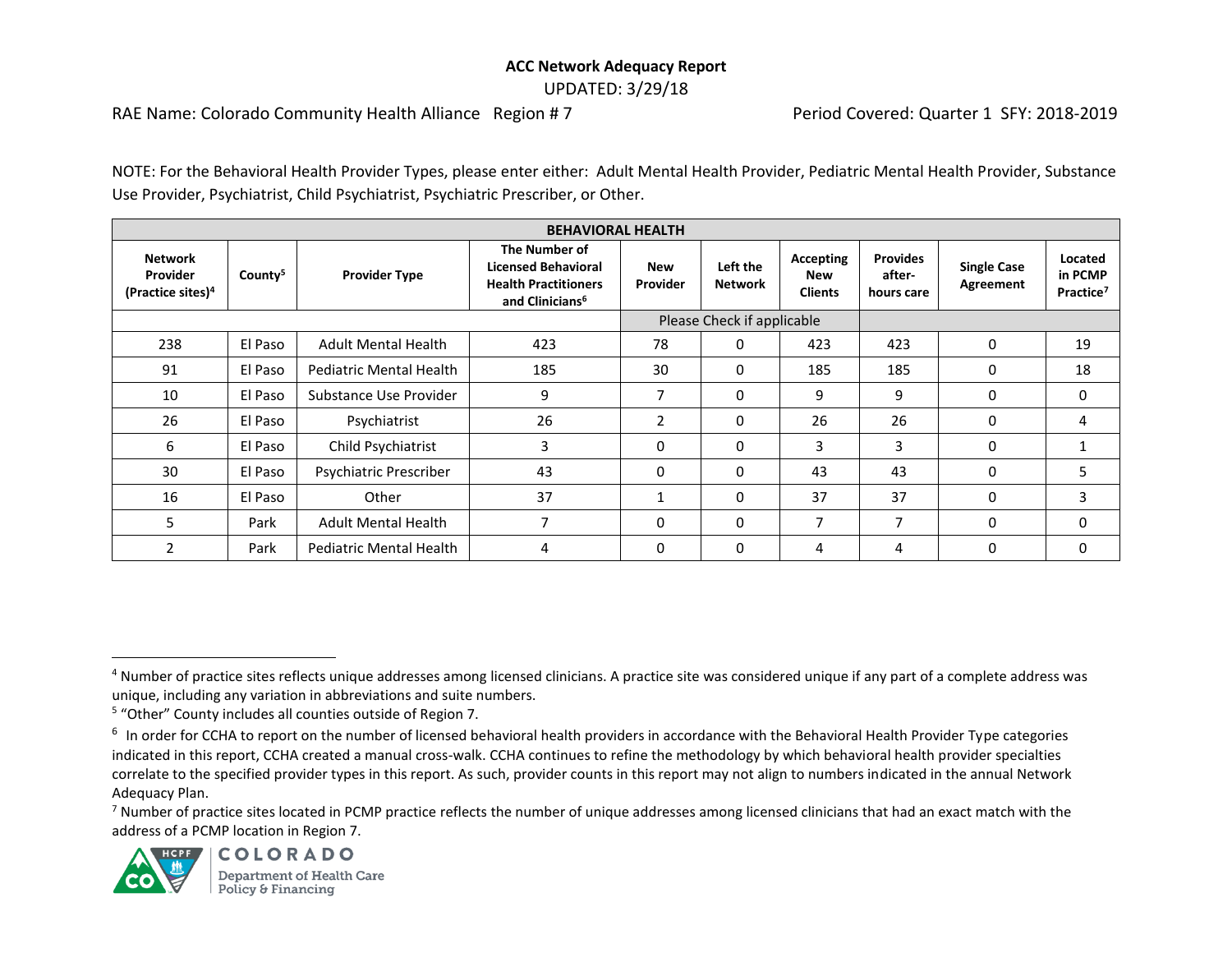#### **ACC Network Adequacy Report**  UPDATED: 3/29/18

RAE Name: Colorado Community Health Alliance Region # 7 Period Covered: Quarter 1 SFY: 2018-2019

| <b>BEHAVIORAL HEALTH continued</b>                          |        |                                |                                                                                                           |                        |                            |                                           |                                            |                                 |                                                     |
|-------------------------------------------------------------|--------|--------------------------------|-----------------------------------------------------------------------------------------------------------|------------------------|----------------------------|-------------------------------------------|--------------------------------------------|---------------------------------|-----------------------------------------------------|
| <b>Network</b><br>Provider<br>(Practice sites) <sup>8</sup> | County | <b>Provider Type</b>           | The Number of<br><b>Licensed Behavioral</b><br><b>Health Practitioners</b><br>and Clinicians <sup>9</sup> | <b>New</b><br>Provider | Left the<br><b>Network</b> | Accepting<br><b>New</b><br><b>Clients</b> | <b>Provides</b><br>after-<br>hours<br>care | <b>Single Case</b><br>Agreement | Located in<br><b>PCMP</b><br>Practice <sup>10</sup> |
| 11                                                          | Teller | <b>Adult Mental Health</b>     | 13                                                                                                        | $\Omega$               | 0                          | 13                                        | 13                                         | 0                               | $\overline{2}$                                      |
| 6                                                           | Teller | <b>Pediatric Mental Health</b> | 6                                                                                                         | 0                      | 0                          | 6                                         | 6                                          | 0                               | 2                                                   |
| $\mathbf{1}$                                                | Teller | Psychiatrist                   | $\mathbf{1}$                                                                                              | $\Omega$               | 0                          | $\mathbf{1}$                              | 1                                          | 0                               | 0                                                   |
| 1                                                           | Teller | Child Psychiatrist             |                                                                                                           | $\mathbf{0}$           | 0                          | 1                                         |                                            | 0                               | $\mathbf{0}$                                        |
| 1                                                           | Teller | Psychiatric Prescriber         | 1                                                                                                         | $\Omega$               | 0                          | 1                                         | $\mathbf{1}$                               | 0                               | $\Omega$                                            |
| 590                                                         | Other  | <b>Adult Mental Health</b>     | 950                                                                                                       | 162                    | 0                          | 950                                       | 950                                        | $\Omega$                        | N/A                                                 |
| 265                                                         | Other  | <b>Pediatric Mental Health</b> | 208                                                                                                       | 49                     | 0                          | 208                                       | 208                                        | 0                               | N/A                                                 |
| 76                                                          | Other  | Psychiatrist                   | 33                                                                                                        | $\Omega$               | 0                          | 33                                        | 33                                         | $\Omega$                        | N/A                                                 |
| 2                                                           | Other  | Child Psychiatrist             | $\overline{2}$                                                                                            | 0                      | 0                          | 2                                         | $\overline{2}$                             | 0                               | N/A                                                 |
| 97                                                          | Other  | Psychiatric Prescriber         | 64                                                                                                        | 5                      | 0                          | 5                                         | 5                                          | 0                               | N/A                                                 |
| 35                                                          | Other  | Substance Use Provider         | 20                                                                                                        | 7                      | 0                          | 20                                        | 20                                         | $\Omega$                        | N/A                                                 |
| 50                                                          | Other  | Other                          | 19                                                                                                        | $\mathcal{P}$          | 0                          | 19                                        | 19                                         | 1                               | N/A                                                 |

<sup>&</sup>lt;sup>10</sup> Number of practice sites located in PCMP practice reflects the number of unique addresses among licensed clinicians that had an exact match with the address of a PCMP location in Region 7.



 $\overline{\phantom{a}}$ 

<sup>&</sup>lt;sup>8</sup> Number of practice sites reflects unique addresses among licensed clinicians. A practice site was considered unique if any part of a complete address was unique, including any variation in abbreviations and suite numbers.

<sup>&</sup>lt;sup>9</sup> In order for CCHA to report on the number of licensed behavioral health providers in accordance with the Behavioral Health Provider Type categories indicated in this report, CCHA created a manual cross-walk. CCHA continues to refine the methodology by which behavioral health provider specialties correlate to the specified provider types in this report. As such, provider counts in this report may not align to numbers indicated in the annual Network Adequacy Plan.